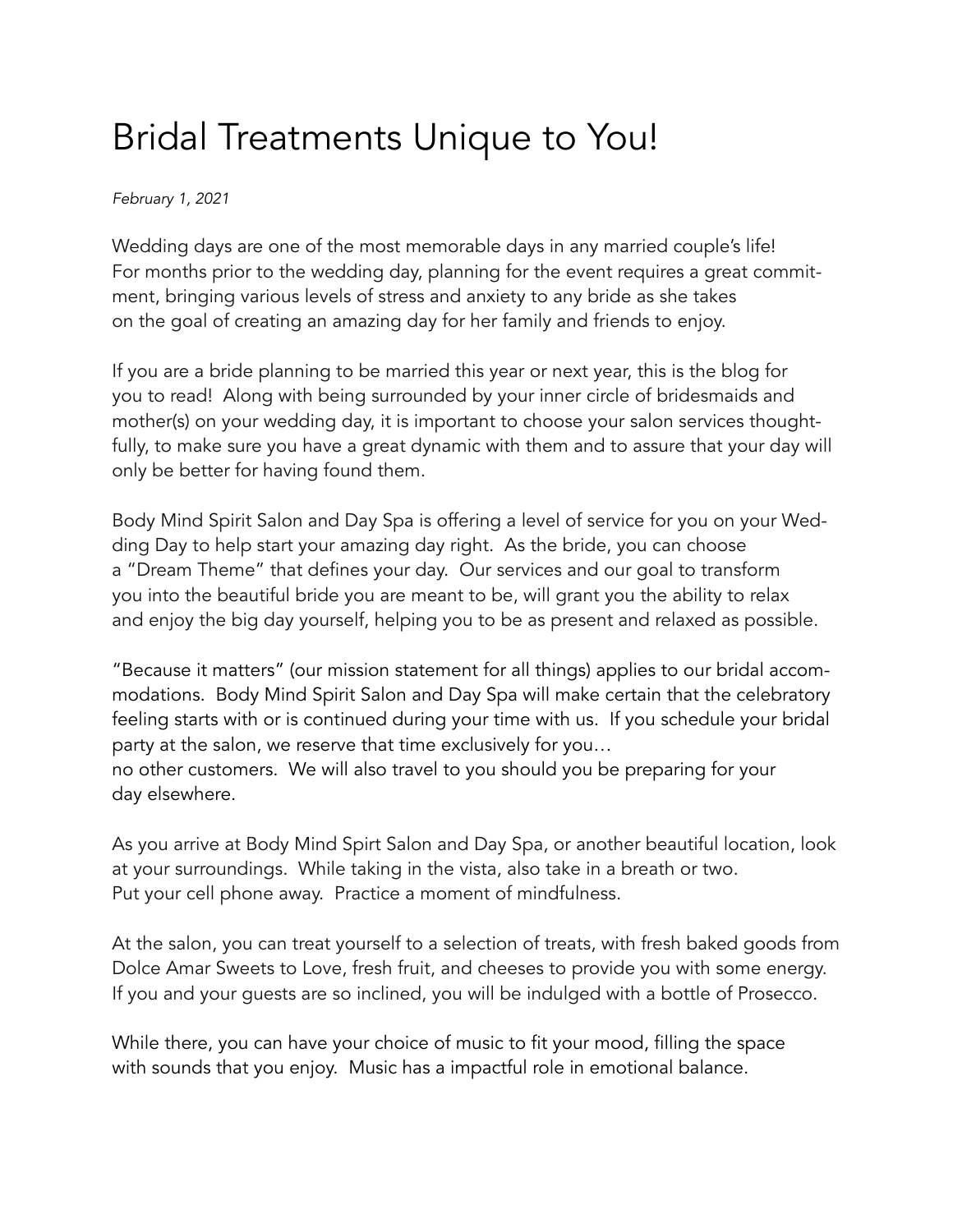The first and foremost important thing that happens when you arrive is a review of the timeline for services. We meticulously organize who will be receiving what services with which technician and at what time. This is to ensure that everything runs smoothly so our bride, her mother(s), and her bridal party can sit back, relax and be pampered, secure in the knowledge that everything is taken care of.

Another step to make certain that the day goes smoothly is that we suggest our brides schedule a bridal trial in advance of their wedding day. The purpose and intent for this trial is to perfect the look you want before your wedding day. We ask that you bring pictures of your dress so that we can make sure that the hairstyle compliments the style of your dress. If you have pictures of a particular hairstyle you wish to try, those are welcome too.

While you are receiving your services we do our best to accentuate the festivity of the event. The bottle of complimentary Prosecco and sweets by Dolce Amar help to create the mood. Our technicians love to honor the specialness of the bride's day and do everything they can to enhance those feelings. Our feedback from past brides is that the camaraderie they felt between their friends, their family and our technicians was an incredible experience in a day of incredible experiences.

Body Mind Spirit Salon and Day Spa has created and designed three all inclusive "Dream Theme" packages named after the semi-precious and precious gems Rose Quartz (Love), Amethyst (Grace), and Diamond (Appreciation). The Bride will choose one of the three themes to attribute to her thoughts about her wedding day. After guests have received their services, each member of the party will receive a parting gift. Included in it is a theme-based energizer spray, a jar of our Tranquil Times body scrub, and some sweet treats to savor later on.

The energizer sprays are not about scenting a room, but are diluted infusions of flowers and crystals to energetically help create and draw forth certain qualities. If choosing the Rose Quartz package, your party will receive the "Love" energizer spray. "Love" is a blend of White Bleeding Heart flower essence and Pink Tourmaline, Kunzite and Rose Quartz gem elixirs to inspire feelings of love. Love for self, love for others, and love for the Divine.

Our Amethyst package comes with the energizer spray, "Grace". Grace blends Brandenberg Amethyst Phantom Quartz gem elixir with Queen Anne's Lace and Dogwood flower essences to harmonize the upper and lower chakras, support compassion and bring gentleness to the etheric body to allow for a state of grace.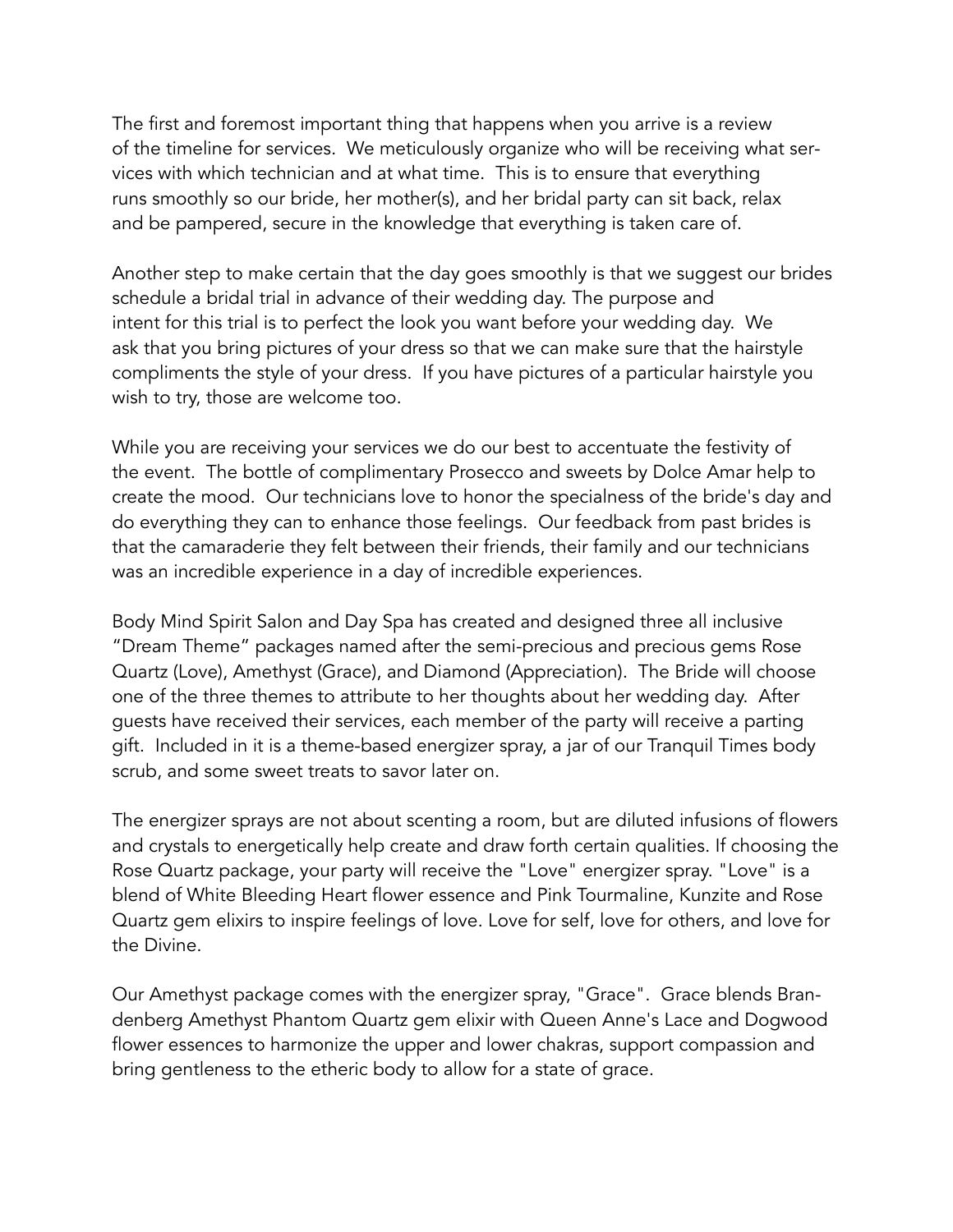The Diamond package includes our "Appreciation" spray. We use "The Fairy" Rose flower essence with Pink Sapphire and Lake Diamond gem elixirs to align the heart with a deep connection to all that is, and inspires a deep feeling of appreciation.

The Body Mind Spirit Salon and Day Spa gift of our Tranquil Times Body Scrub is a pampering product that is scented and utilizes Lavender essential oil, not only for all of its incredible beneficial properties for the skin, but also for its ability to help calm and relax. Lavender flower essence and Amethyst gem elixir are added to enhance and amplify the feeling of peace and tranquility to the spiritual level.

For further education on flower essences and gem elixirs and how to use our sprays, please refer to our October 2020 blog.

As a part of our quality service, we want you to know that we choose only high quality and as natural as possible products for use in our salon. Any products used on your hair will be from the Kevin Murphy line. This is an innovative company and their products are all cruelty-free, vegan and non-toxic. One of their missions is that philanthropy be at the heart of their business.

The make-up line we use is Youngblood, known as, "The leading clean, luxury cosmetic brand for 23 years, focused on safe ingredients while maintaining high performance formulas. Always cruelty-free, paraben-free, talc-free and PETA certified."

Tempt U is the no-touch airbrush makeup which we utilize and is oil-, phthalate-, sulfate-, petroleum- paraben- and gluten-free, vegan, non-comedogenic and hypoallergenic; not tested on animals. This wonderful product is all of the above and waterproof and sweat-proof!

We want to ensure that everything we can do that impacts your wedding is not only worry-free but as calming and relaxing and also as festive and celebratory as you want and deserve on this your special day! Feel free to bring your photographer to document your transition to the best and most beautiful bride you are.

\*\*\*\*\*\*\*\*\*\*\*\*\*\*\*\*\*\*\*\*\*